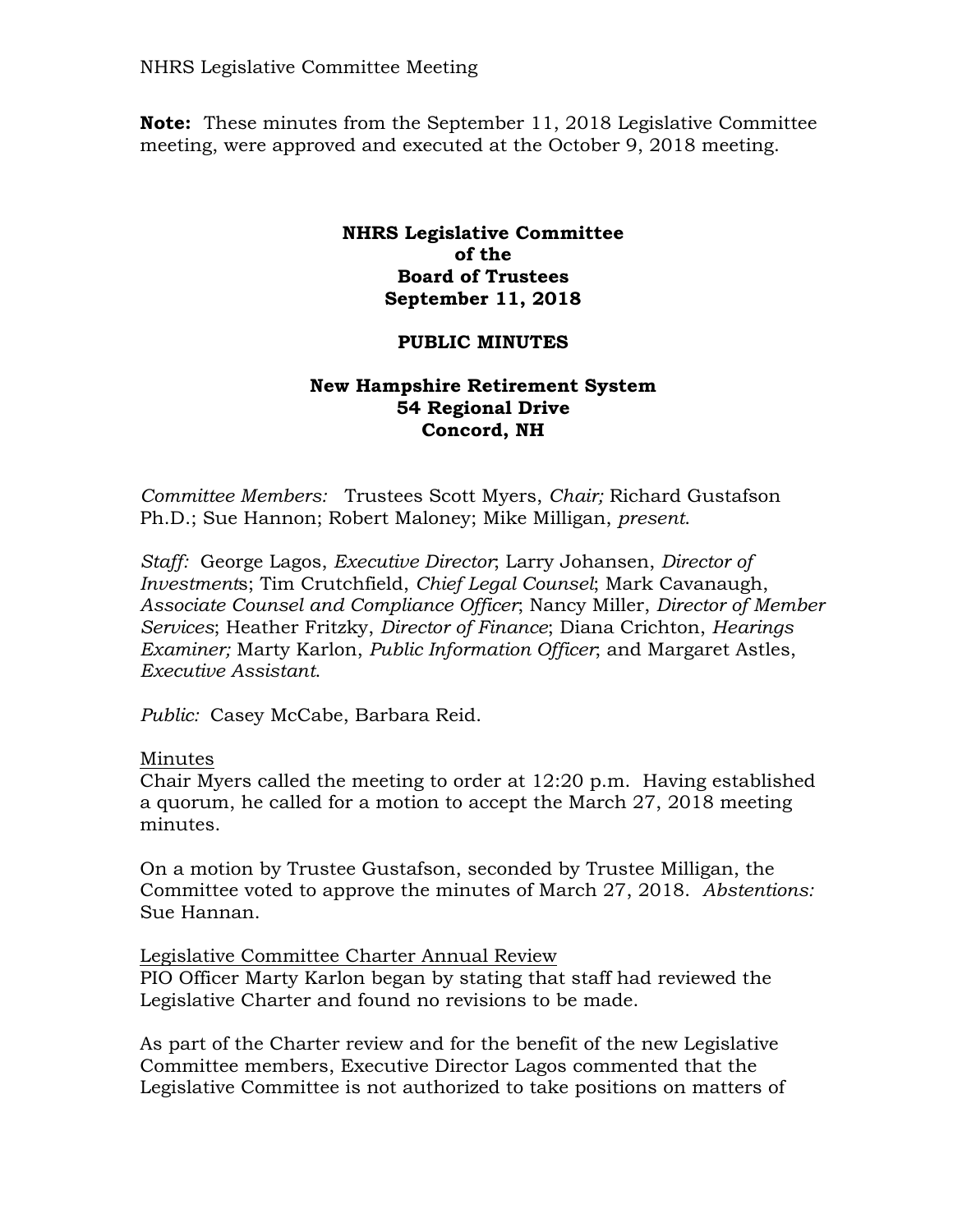policy, which is the task of the Legislature acting as plan sponsor. The Board of Trustees administers the plan and it is important to note that in matters of policy the Trustees should remain neutral in most instances.

Following its review of the Charter, the Committee determined no changes were warranted.

# 2019 Legislative Session Update

PIO Officer Marty Karlon informed the Committee about the 2018-2019 House deadlines. He noted that a Legislative Services Request (LSR) is a submission of a proposed bill title before it becomes drafted. The LSR at this point will only be known by title, as the text is confidential. Mr. Karlon then outlined the House dates for when LSRs can be filed. The Senate does not have specific deadlines to file LSRs.

Mr. Karlon reiterated Mr. Lagos's comments that, typically, the Committee has not historically taken positions on matters of policy. The Committee can propose legislation and seek a sponsor to correct administrative issues in which there may be an ambiguity in the law that would cause the System difficulty in administering the law or if the law needed clarification. Currently, staff is working on proposed clarifying language on an issue regarding service purchases, where a member qualifies to buy additional years to be used in the pension calculation. One type of purchase is called Employer Oversight. This happens when an employer fails to enroll an employee and contributions are not sent to the Retirement System. Consequently, the period of service covered by such an oversight may be purchased with contributions from both the member and employer. However, a 2014 amendment regarding service purchases in general created an ambiguity for how oversight purchases should be calculated, which staff would like to rectify with clarifying language.

Executive Director Lagos added that there is a lack of uniformity in the wording of the oversight cost apportionment. Our actuary, Gabriel Roeder & Smyth (GRS) will be reviewing the proposed revisions.

Chief Legal Counsel Crutchfield added that there is also ambiguity in the military service calculation language in addition to the oversight language.

Level Dollar Amortization Study Committee Update Mr. Karlon reviewed the Unfunded Actuarial Accrued Liability payoff projection under level percent and level dollar amortization.

Mr. Lagos explained that upon recommendation of the Decennial Commission, a Level Dollar Amortization Study Committee was formed. Level dollar amortization is a funding mechanism that results in a higher employer contribution dollar amount earlier within a closed amortization